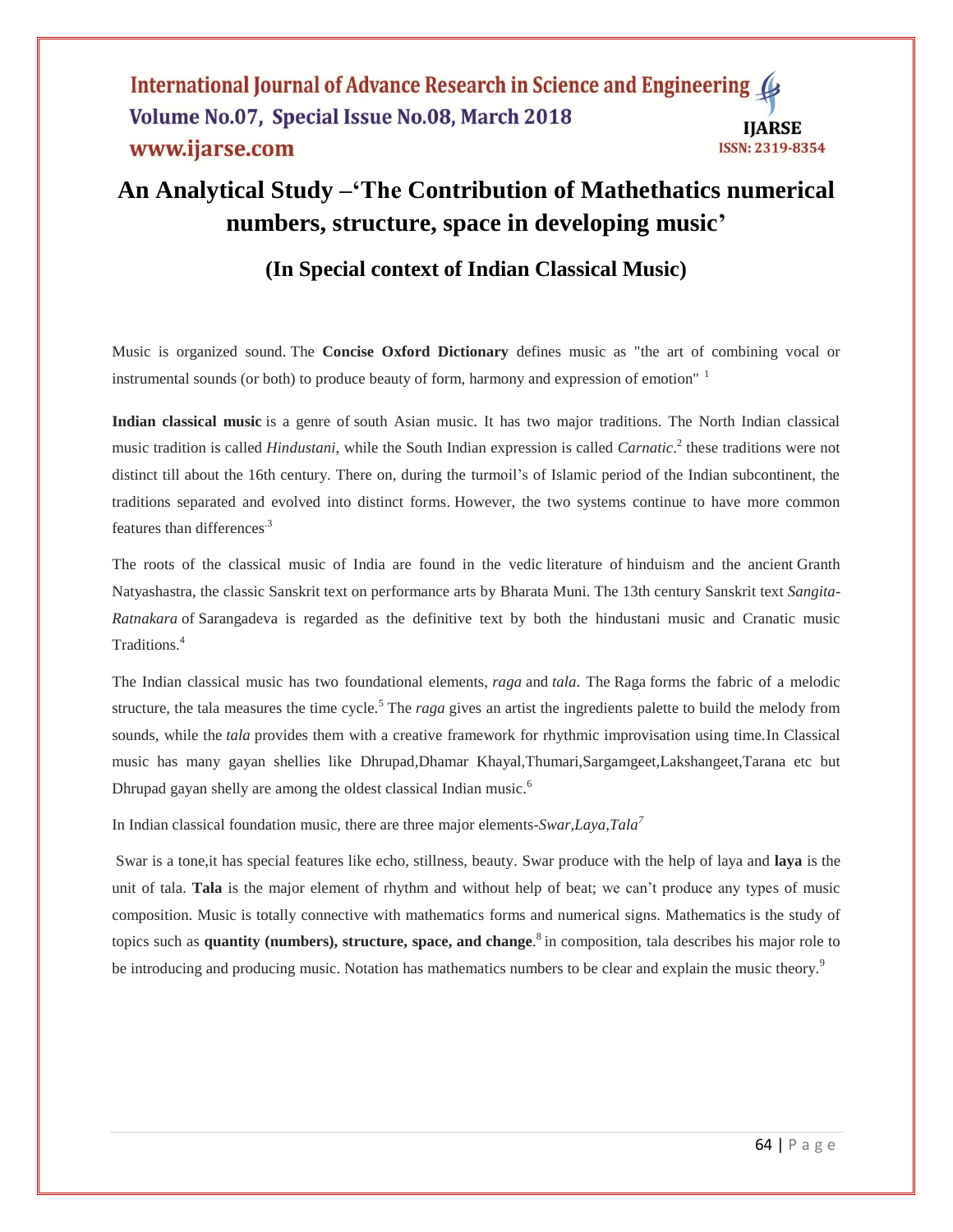#### International Journal of Advance Research in Science and Engineering Volume No.07, Special Issue No.08, March 2018 **IJARSE** www.ijarse.com ISSN: 2319-8354

#### **Indian Musical Fundamental Study**

#### **A. Swara -**

*Svara (Hindi* स्वर*), also spelled swara, is a [Sanskrit](https://en.wikipedia.org/wiki/Sanskrit) word that connotes a note in the successive steps of the [octave.](https://en.wikipedia.org/wiki/Octave) More comprehensively, it is the ancient Indian concept about the complete dimension of musical pitch.* 

*The svara differs from the [sruti](https://en.wikipedia.org/wiki/Sruti_(music)) concept in [Indian music.](https://en.wikipedia.org/wiki/Indian_music) A sruti is the smallest gradation of pitch that a [human ear](https://en.wikipedia.org/wiki/Human_ear) can detect and a singer or instrument can produce. A svara is the selected [pitches](https://en.wikipedia.org/wiki/Pitch_(music)) from which the musician constructs the scales, [melodies](https://en.wikipedia.org/wiki/Melody) and [ragas.](https://en.wikipedia.org/wiki/Raga) The [ancient Sanskrit](https://en.wikipedia.org/wiki/Ancient_Sanskrit) text [Natya](https://en.wikipedia.org/wiki/Natya_Shastra)  [Shastra](https://en.wikipedia.org/wiki/Natya_Shastra) identifies and discusses twenty two sruti and seven svara.The svara studies in ancient Sanskrit texts include the [musical gamut](https://en.wikipedia.org/wiki/Gamut_(music)) and its [tuning,](https://en.wikipedia.org/wiki/Musical_tuning) categories of [melodic models](https://en.wikipedia.org/wiki/Melodic_model) and the raga compositions.* 

*The seven [notes](https://en.wikipedia.org/wiki/Musical_notes) of the [musical scale](https://en.wikipedia.org/wiki/Musical_scale) in [Indian classical music](https://en.wikipedia.org/wiki/Indian_classical_music) are shadja (*षड्ज*), rishabh (*ऋषभ*), gandhar (*गान्धार*), madhyam (*मध्यम*), pancham (*ऩञ्चम*), dhaivat (*धवै <sup>त</sup>*) and nishad (*ननषाद*). These seven svara are* 

*shortened to Sa, Ri [\(Carnatic\)](https://en.wikipedia.org/wiki/Carnatic_music) or Re [\(Hindustani\)](https://en.wikipedia.org/wiki/Hindustani_classical_music), Ga, Ma, Pa, Dha, and Ni. Collectively these notes are known as the [sargam.](https://en.wikipedia.org/wiki/Sargam_(music)) 11*

| <b>Shudh Swar</b>                   | 7                       |
|-------------------------------------|-------------------------|
| <b>Komal Swar</b>                   | $\overline{\mathbf{4}}$ |
| Flat rekha under the Komal Swar     | Re Ga Dha Ni            |
| <b>Tivar Swara</b>                  | 1                       |
| Standing Rekha upper the Tivar Swar |                         |
|                                     | Ma                      |

#### **Total Swara-12**

#### **Saptak (Octave)**

| <b>Mander Saptak</b> | <b>Madya Saptak</b> | <b>Taar Saptak</b> |
|----------------------|---------------------|--------------------|
| Dot under the Swar   | No Sign             | Dot Upper the Swar |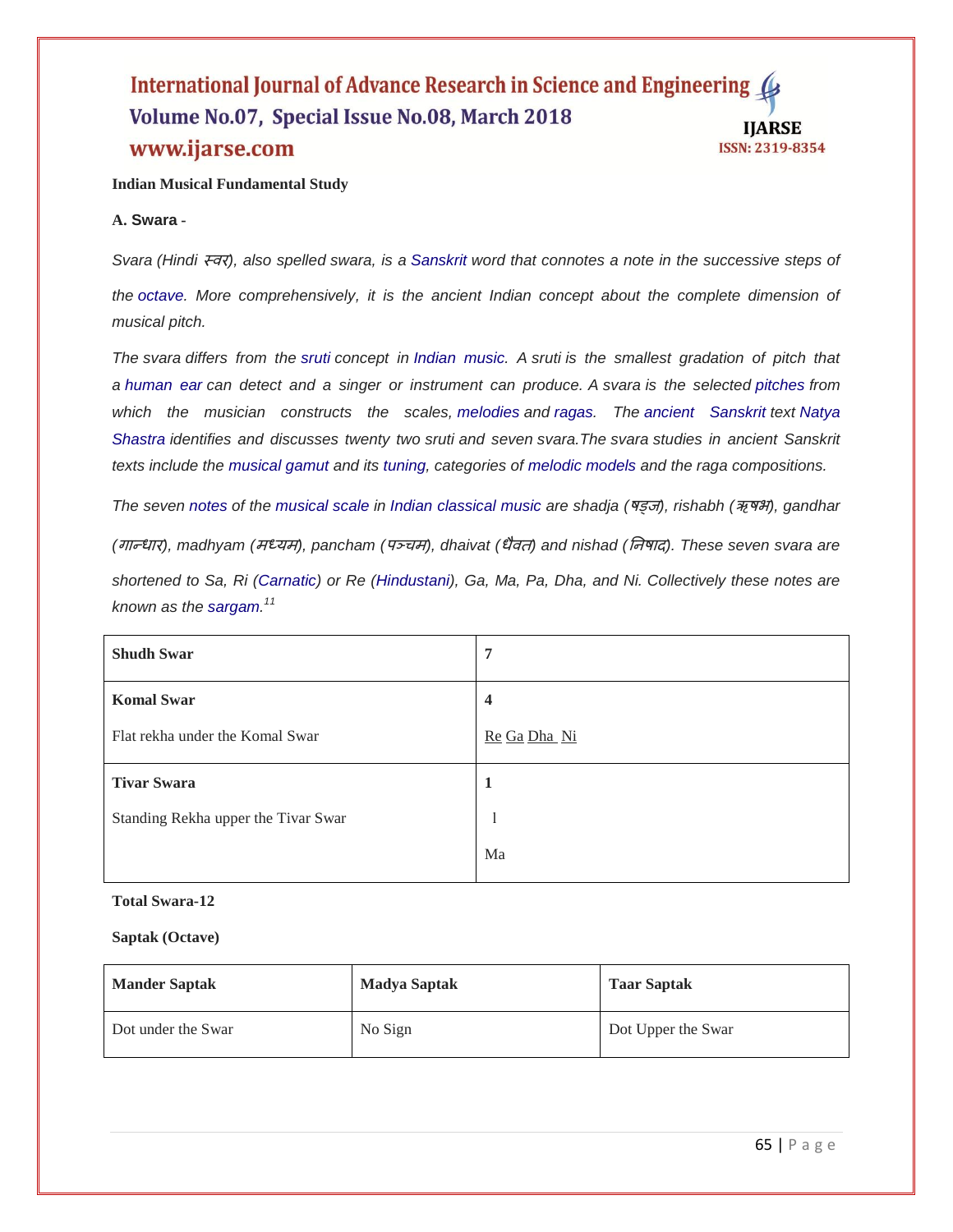#### International Journal of Advance Research in Science and Engineering Volume No.07, Special Issue No.08, March 2018 **IJARSE** www.ijarse.com **ISSN: 2319-8354**

#### **Taan**

| EkGugn/Dhogun/Chargun | SaSa/ReRe/GaGa           | سا ست |
|-----------------------|--------------------------|-------|
|                       | $\overline{\phantom{a}}$ |       |
|                       |                          |       |

**Meend sign- ͡͡**

| Aarohi Khatka $(Sa) = NiSaResa 1/4$ | Avrohi Khatka (Ma) = PaMaGaMa $1/4$ |
|-------------------------------------|-------------------------------------|
|-------------------------------------|-------------------------------------|

**B**. **Alankar** Some decided Varna combinations are called as Alankar. The meaning of Alankar is ornament. Like ornament enhances physical grace in the same way with Alankar there is a grace in singing.Alankar is also called as Palta. In the initial stage of learning Hindustani Classical Music students are primarily taught Alankar, because without Alankar student cannot acquire good swar knowledge and neither he can get ascendancy in Indian classical music. With Alankar we also get help in Raag Vistar. A raag can also be decorated with the help of Alankar. Taan etc are also made with the help of Alankar. Therefore Alankar's are practice to gain swar gyan (knowledge) and to improve vocal abilities. For example: Sa Re Ga, Re Ga Ma, etc.

If we start making Alankar with the first step as (Sa Re Ga) then the second step will be (Re Ga Ma) and then the third step will be (Ga Ma Pa) and it goes on till it ends at Taar Saptak Sa to complete it Aaroh.

Similarly the first step for the avroh will be  $(S \nmid dha)$  and the second step will be  $(Ni)$  Dha Pa) and then the third step will be (Dha Pa Ma) and it gose on till it ends Madhya Saptak Sa.similarly the first step for the avroh will be (S ni dha) and the second step will be (Ni Dha Pa) and then the third step will be (Dha Pa Ma) and it gose on till it ends Madhya Saptak Sa.

In this way 100s and 1000s of Alankars can be made.

Alankars can also be made by including Komal and Tivra Swars but we have to be careful that we have to use only those swaras that are present in that particular Raag, for the Raag which we are making the Alankar. Follows some basic alankars-

**Sapat Alankar**- Sa Re Ga Ma Pa Dha Ni Sa - Sa Ni Dha Pa Ma Ga Re Sa **1/1**

**Ghamak Alankar**- SaSa ReRe GaGa MaMa PaPa DhaDha NiNi SaSa - SaSa NiNi DhaDha PaPa MaMa GaGa ReRe SaSa **1/2**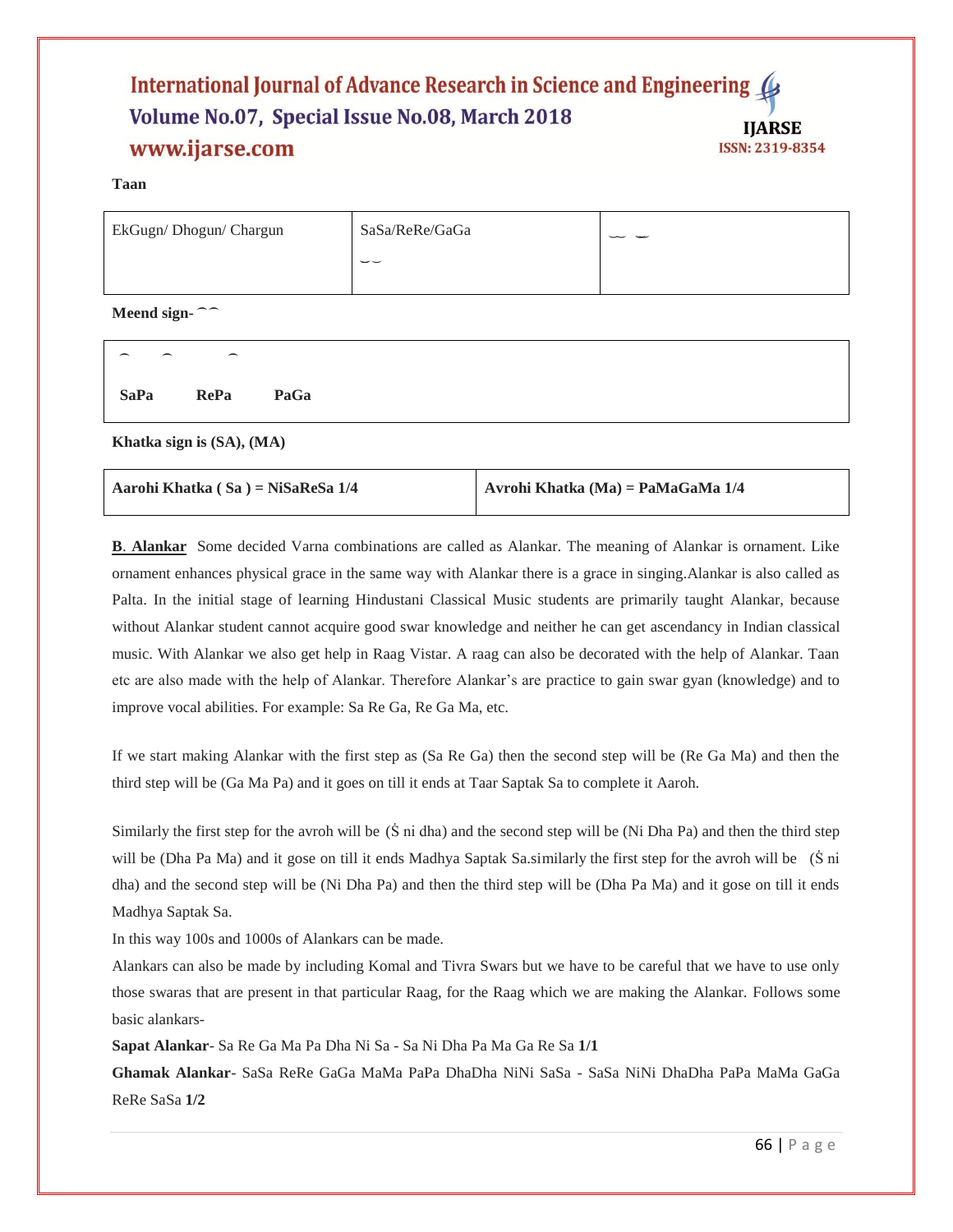#### International Journal of Advance Research in Science and Engineering 4 Volume No.07, Special Issue No.08, March 2018 **IJARSE** www.ijarse.com ISSN: 2319-8354

**Baradte Alankar**- SaReGa,ReGaMa,GaMaPa,MaPaDha,PaDhaNi,DhaNiSa-SaNiDha,NiDhaPa,DhaPaMa,PaMaGa,MaGaRe,GaReSa **1/3 etc**

**C. Notation System**- Indian classical music is both elaborate and expressive. Like Western classical music, it divides the octave into 12 semitones of which the 7 basic notes are, in ascending tonal order, Sa Re Ga Ma Pa Dha Ni for Hindustani music and Sa Ri Ga Ma Pa Dha Ni for Carnatic music, similar to Western music's Do Re Mi Fa So La Ti. However, Indian music uses just-intonation tuning, unlike most modern Western classical music, which uses the equal-temperament tuning system. Also, unlike modern Western classical music, Indian classical music places great stress on improvisation. The underlying scale may have four, five, six or seven tones, called swaras (sometimes spelled as svaras). The svara concept is found in the ancient Natya Shastra in Chapter 28. It calls the unit of tonal measurement or audible unit as Śhruti.

#### **तत्र स्वर ाः –**

## षड्जशच ऋषभशचैव गान्धारो मध्यमस्तथा ।

# पञ्**चमो धैवतश्**चैव सप्तमोऽथ निषादवान् ॥ २१॥ — **Natya Shastra, 28.21[81][82**]

These seven degrees are shared by both major raga system, that is the North Indian (Hindustani) and South Indian (Carnatic)The solfege (sargam) is learnt in abbreviated form: sa, ri (Carnatic) or re (Hindustani), ga, ma, pa, dha, ni, sa. Of these, the first that is "sa", and the fifth that is "pa", are considered anchors that are unalterable, while the remaining have flavors that differ between the two major systems. Contemporary Indian music schools follow notations and classifications (see melakarta and thaat). These are generally based on a notation system created by Vishnu Narayan Bhatkhande.<sup>12</sup>

| Sampuran jatti          | Shadhav jatti          | Aodav jatti          |
|-------------------------|------------------------|----------------------|
| 7                       | 6                      | 5                    |
| Sampuran Sampuran jatti | Shadhav Shadav jatti   | Aodav Ahodav jatti   |
| 7x7                     | 6x6                    | 5x5                  |
| Sampuran Shadhav jatti  | Shadhav Sampuran jatti | Aodav Sampuran jatti |
| 7x6                     | 6x7                    | 5x7                  |
| Sampuran Aodav jatti    | Shadhav Aodav jatti    | Aodav Shadhav jatti  |
| 7x5                     | 6x5                    | 5x6                  |

#### **Jatti**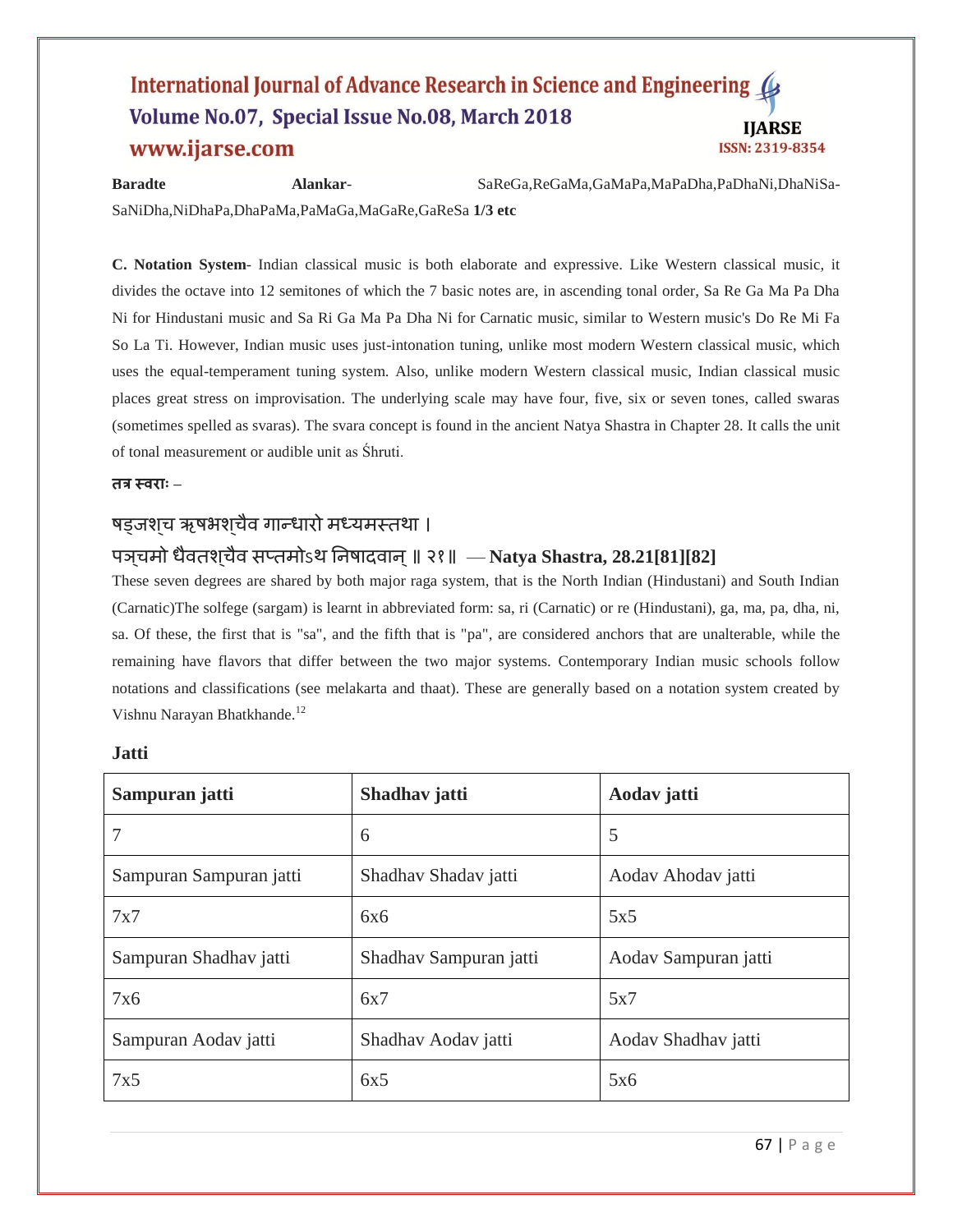#### International Journal of Advance Research in Science and Engineering ( Volume No.07, Special Issue No.08, March 2018 **IJARSE** www.ijarse.com ISSN: 2319-8354

**Total Jattiyaan-3x3=9**

## **Shruti**

| <b>Sa</b> | Re | Ga | Ma | Pa | Dha | Ni |
|-----------|----|----|----|----|-----|----|
|           |    |    |    |    | ູ   |    |

## **Total Shruti=22**

## **Murchanna**

| <b>Mandhara Sapak</b> | <b>Madhya Saptak</b> | <b>Tar Sapak</b> |
|-----------------------|----------------------|------------------|
|                       |                      |                  |

## **Total Murchanna=21**

## **Indian Music Tala Signs**

Sum is a starting point .Sign is **x.**

Khali is an empty point. Sign is **o**.

Matra is Unit numbers of Tala Sign is -**1, 2, 3,**

Vibhag is divided counting number. Sign is– **ӏ ӏ ӏ ӏ <sup>13</sup>**

# **Taal Parkaran<sup>14</sup>**

## **Taal -Teentaal**

|  | Dha Dhin Dhin Dha   Dha Dhin Dhin Dha   Dha Tin Tin Ta   Ta Dhin Dhin Da |  |
|--|--------------------------------------------------------------------------|--|
|  |                                                                          |  |

## **Taal –Kehrawa**

|              |     |           | 4  | ◡         |    |             |           |
|--------------|-----|-----------|----|-----------|----|-------------|-----------|
| Dha          | Gha | <b>Na</b> | Ti | <b>Na</b> | Ke | <b>Dhin</b> | <b>Na</b> |
| $\mathbf{X}$ |     |           |    | $\bf{0}$  |    |             |           |